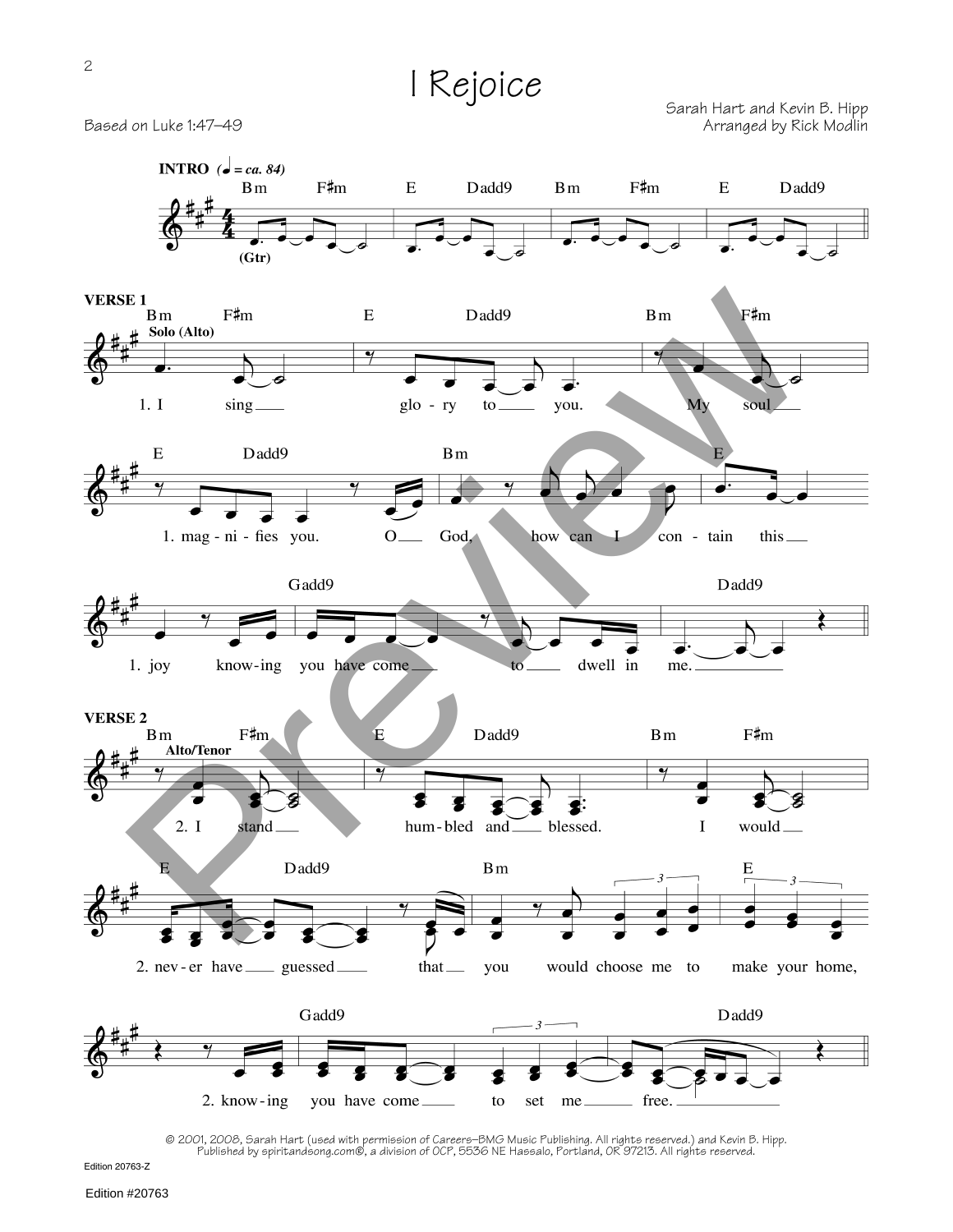

Soprano/Tenor on Melody/Harmony I, 3-part women on Harmony II<br>or<br>Soprano/Alto on Melody/Harmony I, Tenor/Bass on upper 2 parts of Harmony II<br>Tenor/Bass on Melody/Harmony I, 3-part women on Harmony II<br>or<br>Soprano/Tenor on Me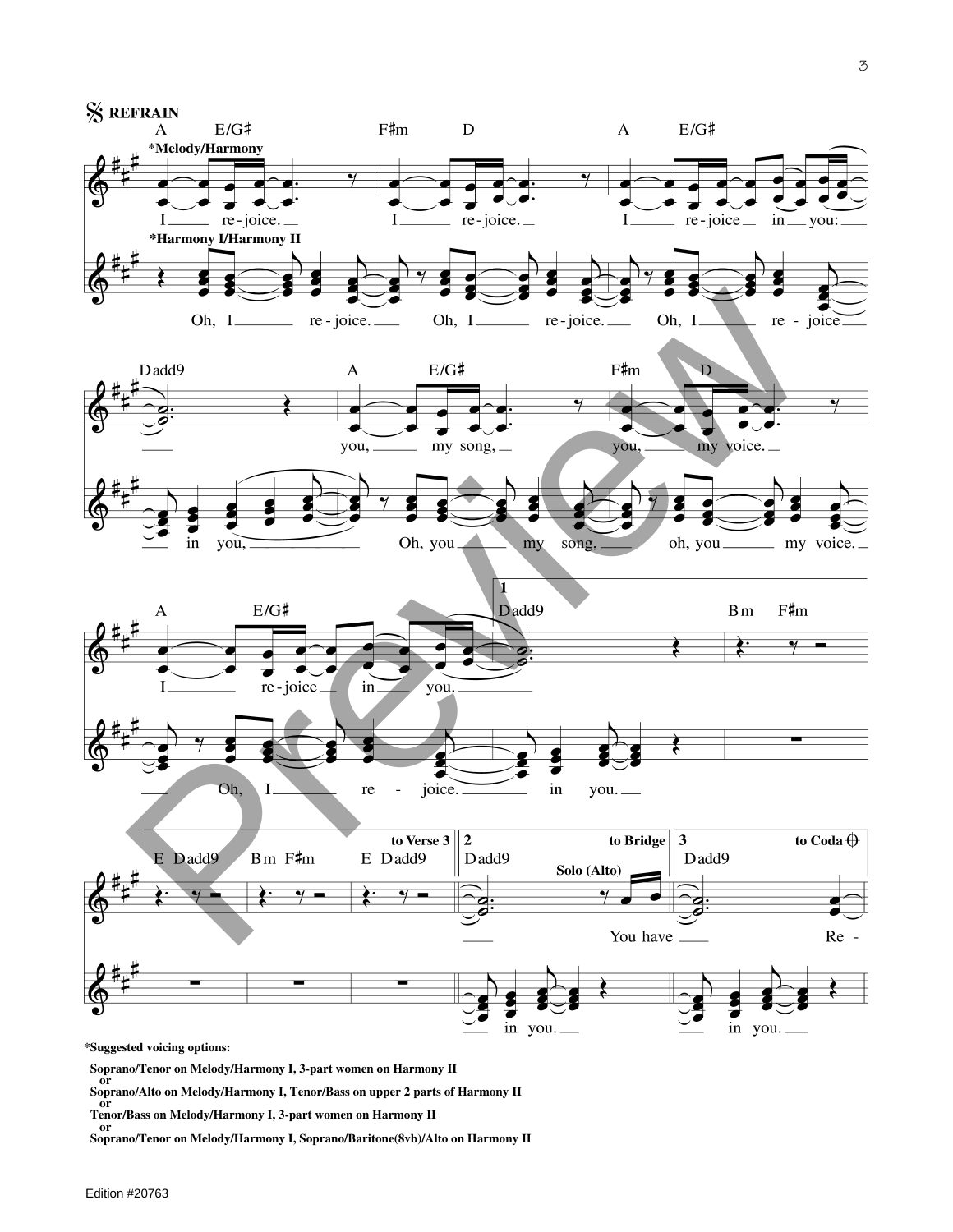4

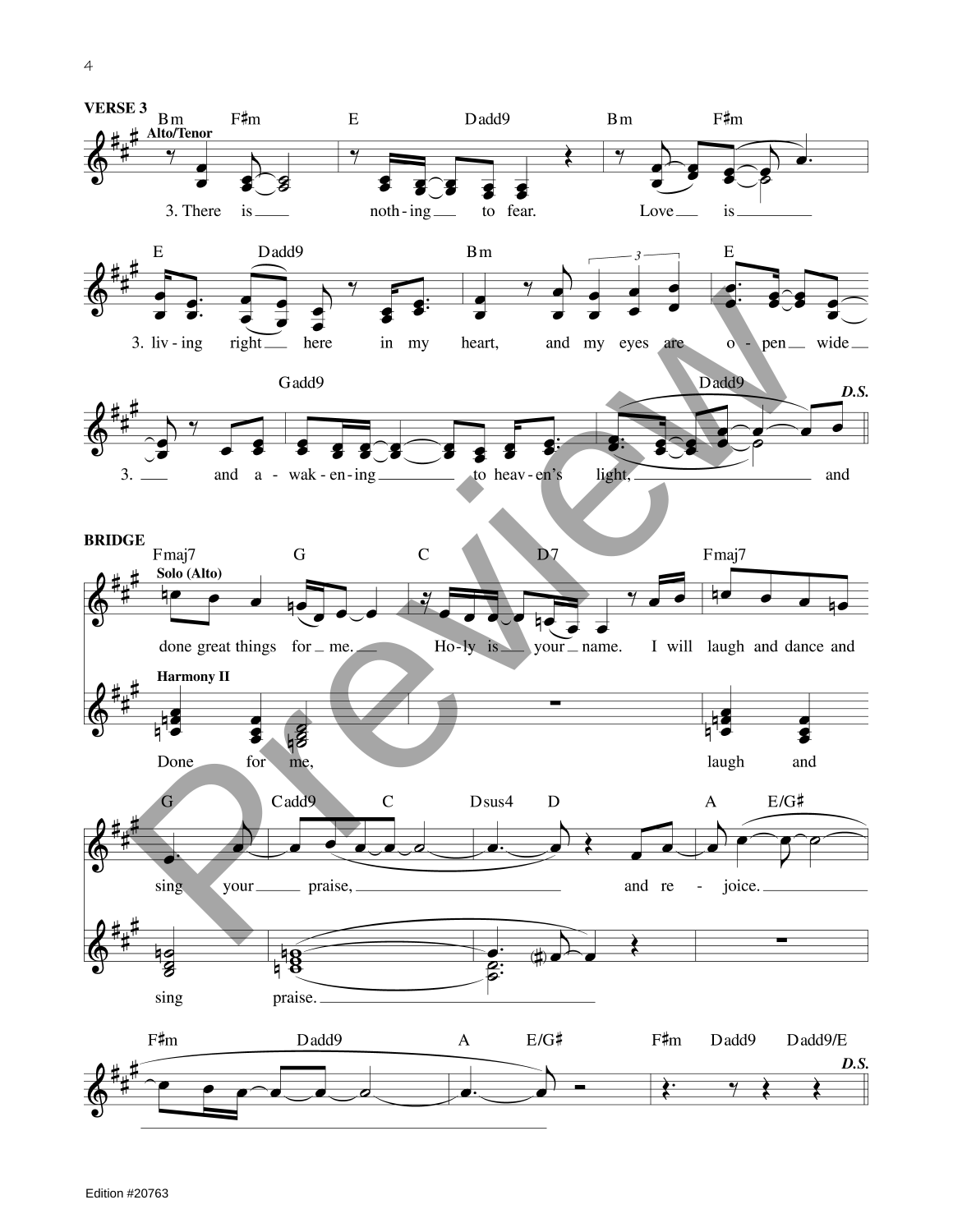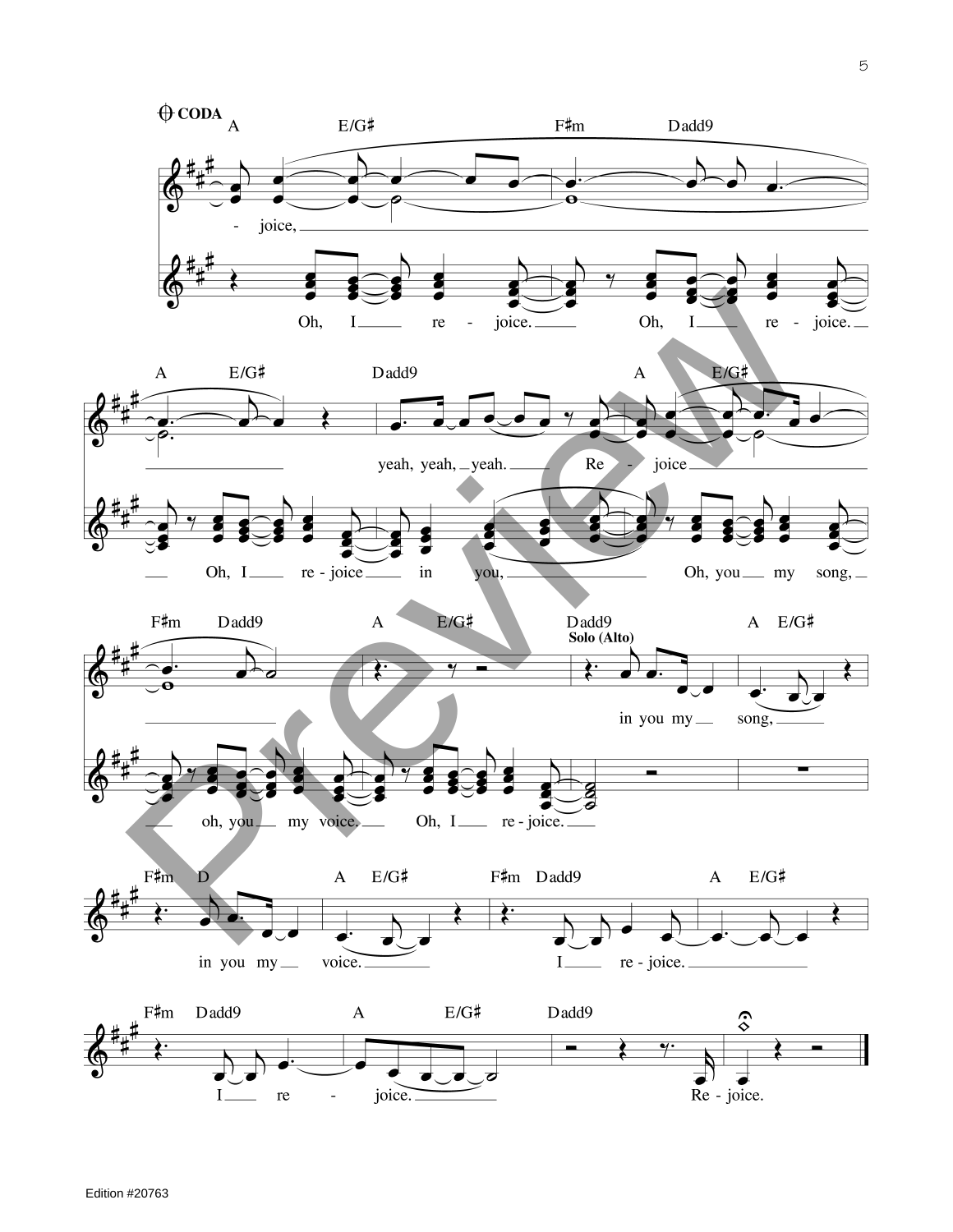## *Assembly Edition (Full Version)*



For reprint permissions, please visit OneLicense.net or contact us at 1-800-663-1501.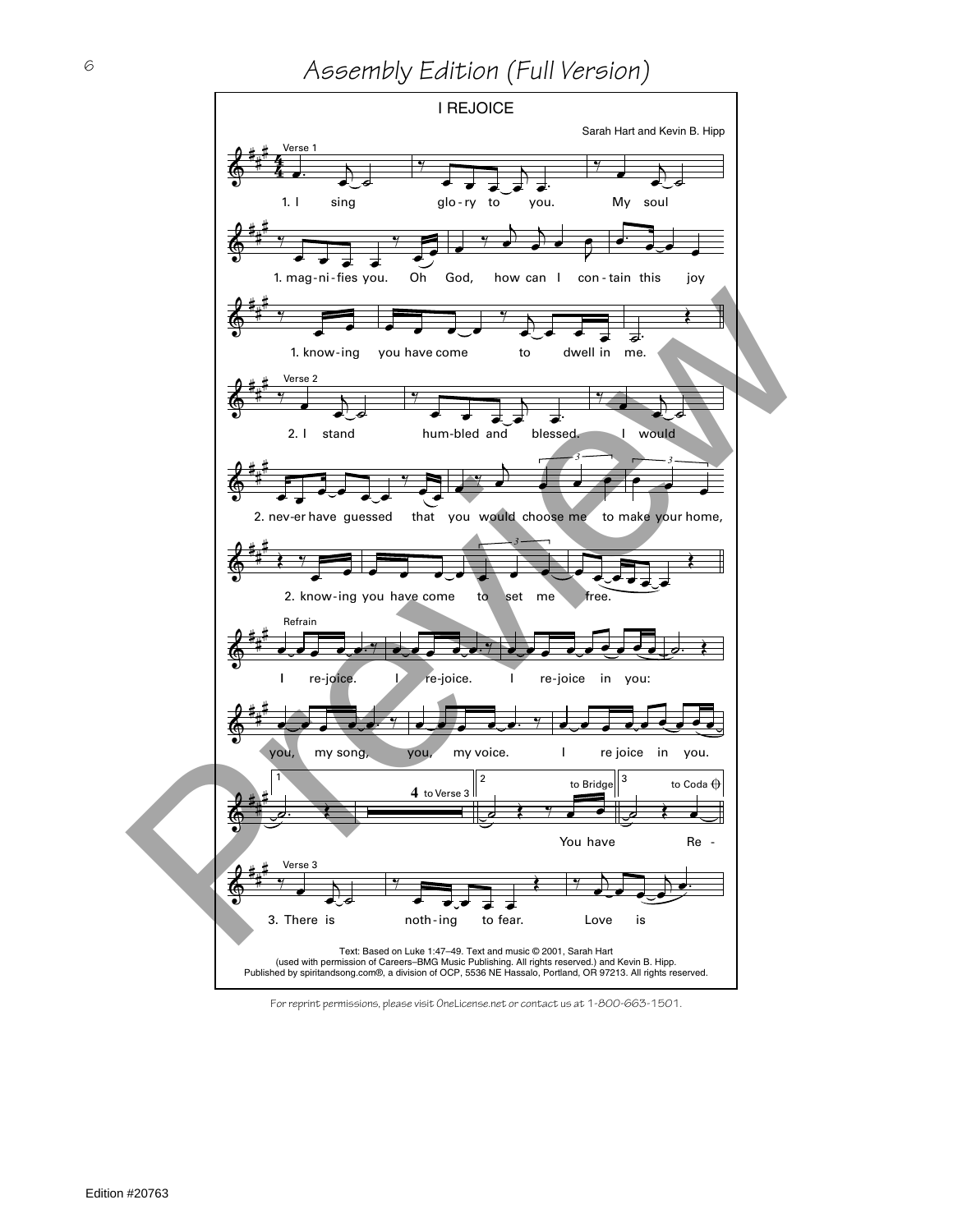## *Assembly Edition (Full Version)*